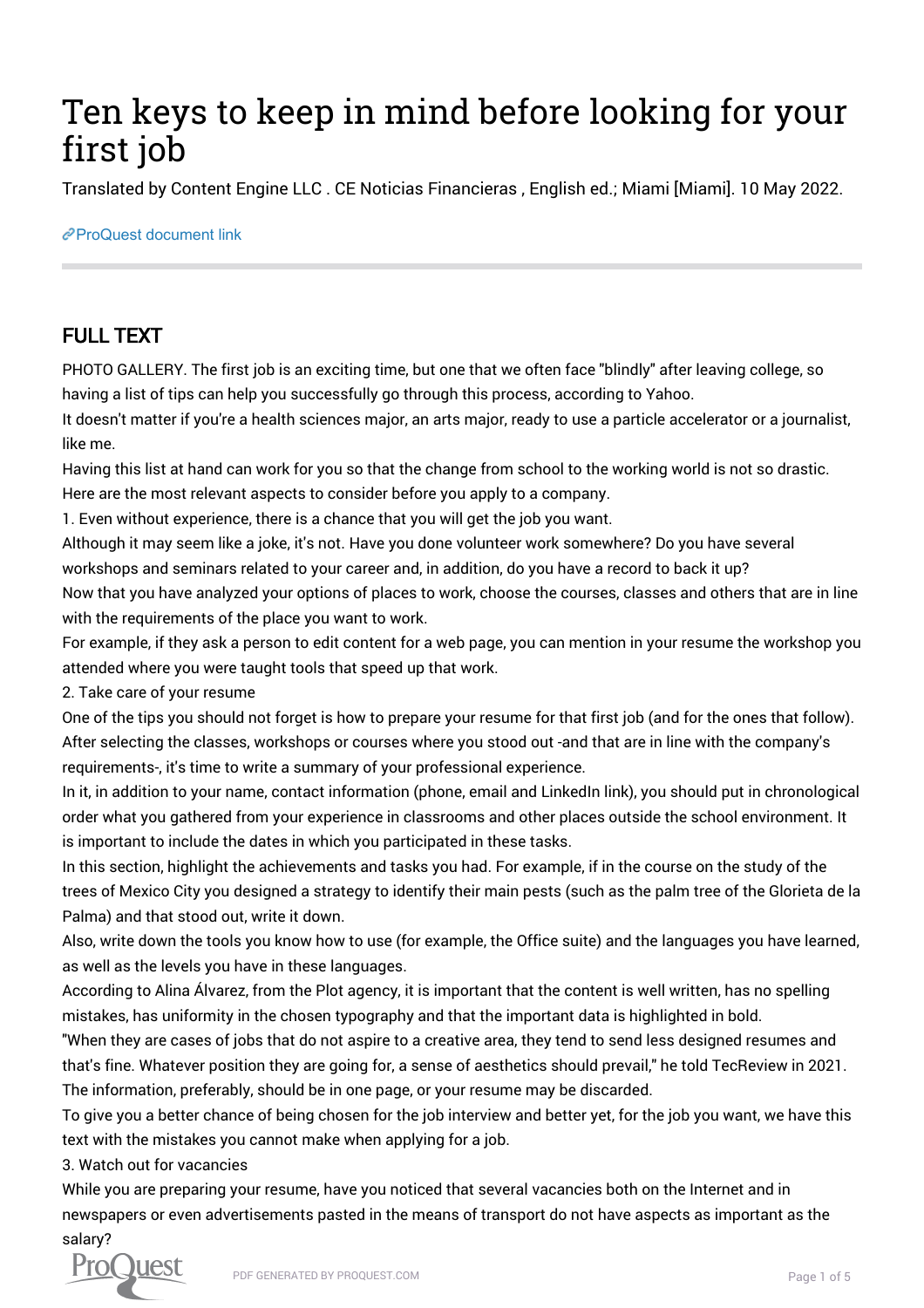This can be an indicator of such worrisome aspects as lack of transparency within the company (so that its workforce does not know how much each person earns) or that the salary is lower than what any professional performing the same tasks earns.

This is also counterproductive for companies because they run the risk of repeating processes, according to Infojobs.

"If the candidate has all the information from the beginning, he/she will know what to expect, will be more confident in his/her application and will not have so many inconveniences or changes of opinion during the interview or hiring process," it states on its website.

Check that the salary is stated in the vacancy. Also check that the company exists and verify the places where you consult the job offers, in order not to fall into fraud or put yourself in danger.

4. Be prepared for job interviews

Without differentiating between remote, hybrid or face-to-face work, it is important that in your job interviews you not only wear formal clothes, but that you prepare yourself for the questions.

They highlight your professionalism in the face of challenges. Yes, it is your first job, but one of the most relevant tips is to explain to those interviewing you how you solved a task, how you performed in that class or what results you achieved in the workshop you did two months ago.

There are some questions that should not be asked in a process of this nature, such as your marital status, sex life or aspects related to your family, such as whether you want to have children.

"Generally, men are not asked how many children they have or who takes care of them. It is more prevalent in women of reproductive age, that is, before the age of 40. After that age, it is very difficult for them to be asked these types of questions," said Alma Paz, an expert in Human Resources issues, to Business Insider Mexico. On the other hand, if your interview goes "smoothly", you have the right to ask HR personnel questions about your potential job.

5. You should receive a salary for your work

Receiving a salary for your work is, without a doubt, a fundamental aspect for your professional development, and this is not specifically because of money, but because the Federal Labor Law states.

"Decent work is understood as that in which the human dignity of the worker is fully respected; there is no discrimination based on ethnic or national origin, gender, age, disability, social condition, health conditions, religion, immigration status, opinions, sexual preferences or marital status; there is access to social security and a remunerative salary is received; continuous training is received to increase productivity with shared benefits, and there are optimal conditions of safety and hygiene to prevent occupational hazards," states Article 2.

This is fixed according to the quantity and quality of the work. Do not let them not give you a salary for your professional services.

In case you go to work and they do not want to pay you, the LFT protects you. Articles 108 and 109 state that the salary must be paid at the place where the work is performed, on a working day, during working hours or right at the end of the working day.

6. Benefits are not a "gift".

This is one of the tips that you should not miss before getting your first job. There are companies that, abusing people's lack of experience or their need to generate income, offer jobs without benefits. This is illegal You are entitled to:

• Social Security (IMSS or ISSSTE)

• Christmas bonus (paid in December)

• Sunday bonus (in case you work on Sundays, the company must pay you at least 25% more than the salary of the ordinary days you work)

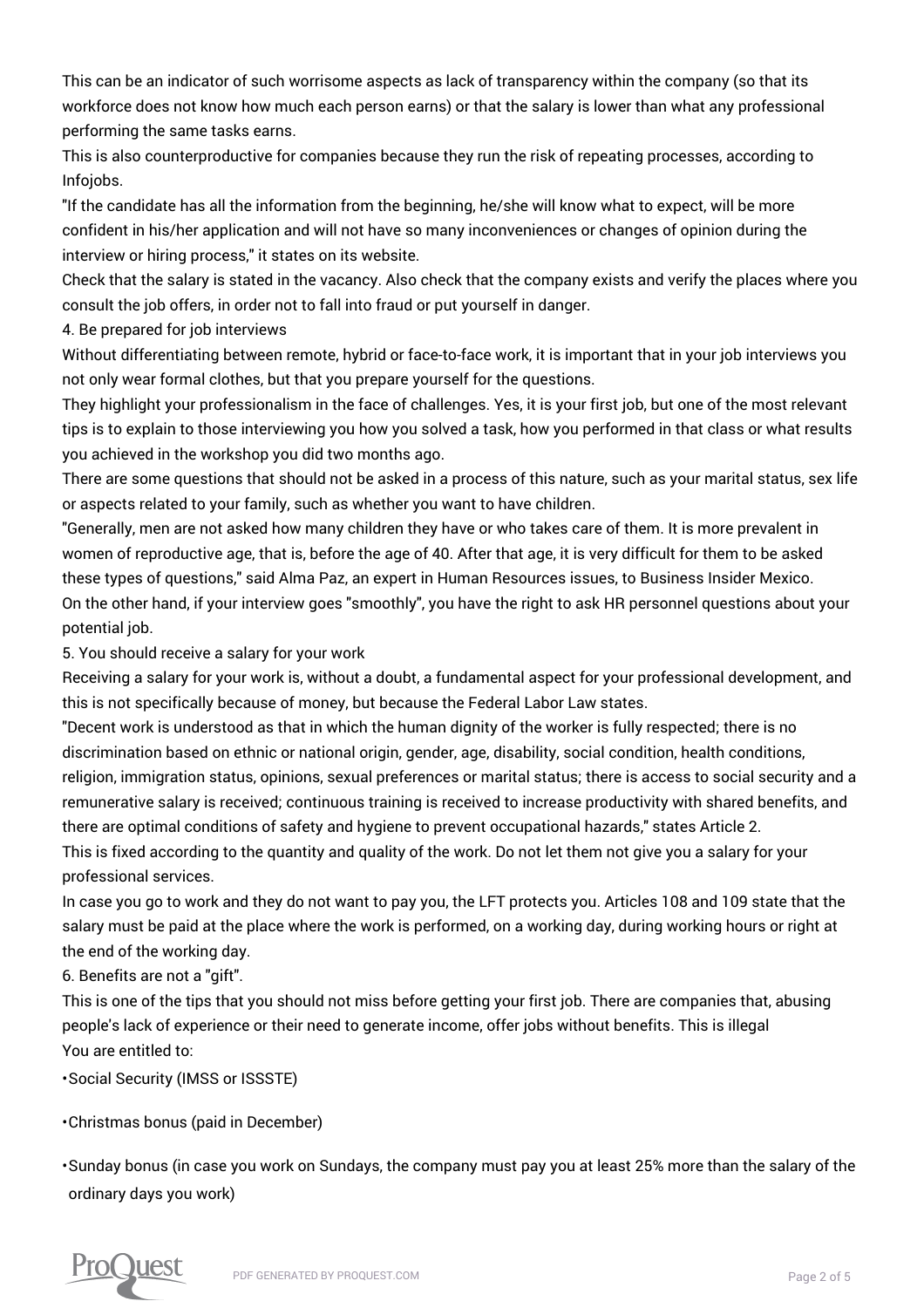• Vacation (six days in the first year; increases two days each anniversary)

• Vacation premium (minimum 25% corresponding to vacation days)

• At least one day off

• Seniority premium (after 15 years with the company)

• Maternity, adoption and breastfeeding leave

• In case the company has it in its guidelines, you can receive profit sharing

7. What happens with the labor risk?

According to attorney María Eugenia Rosas, occupational risk includes injuries, accidents and illnesses that occur in your office or place where you work. It also refers to the death of the person in that area.

In addition, it is applicable when the employee is on his way to work or has just left his job on his way home.

For this reason, the employer must pay you compensation depending on the extent of the accident.

"Those who are registered with the Mexican Social Security Institute (IMSS) are subrogated in the obligation to pay indemnities and to cover medical and in-kind benefits," he said.

8. Learning to resolve conflicts is important

The first job is a sample of how the working world works, so resolving conflicts is one of those tips that you should not "throw out of the window".

In your company you will meet people with different personalities and ways of behaving; it is not worth having problems.

Among the most relevant tips are being an empathetic person, helping to resolve the situation and defining strategies to follow after that moment of tension.

9. Settlement or termination?

This is a very common confusion not only in people entering the labor field (like you), but also in those who have been in it for years (like me).

The settlement is granted as a severance payment by the employer when you lose your job through no fault of your own.

In that case, they must grant you:

• Three months' salary

• Overdue salary (with a limit of 12 months from the date you are notified of your dismissal)

• Seniority premium (12 days for each year worked)

• 20 days of salary per year worked (when it is an unjustified dismissal, you request reinstatement before the Federal Conciliation and Arbitration Board and you receive the company's denial)

In the case of severance pay, you receive it when you voluntarily resign from your job, if your temporary contract is terminated, among other terms.

In this respect, you receive

• Proportional part of the Christmas bonus and unused vacation days

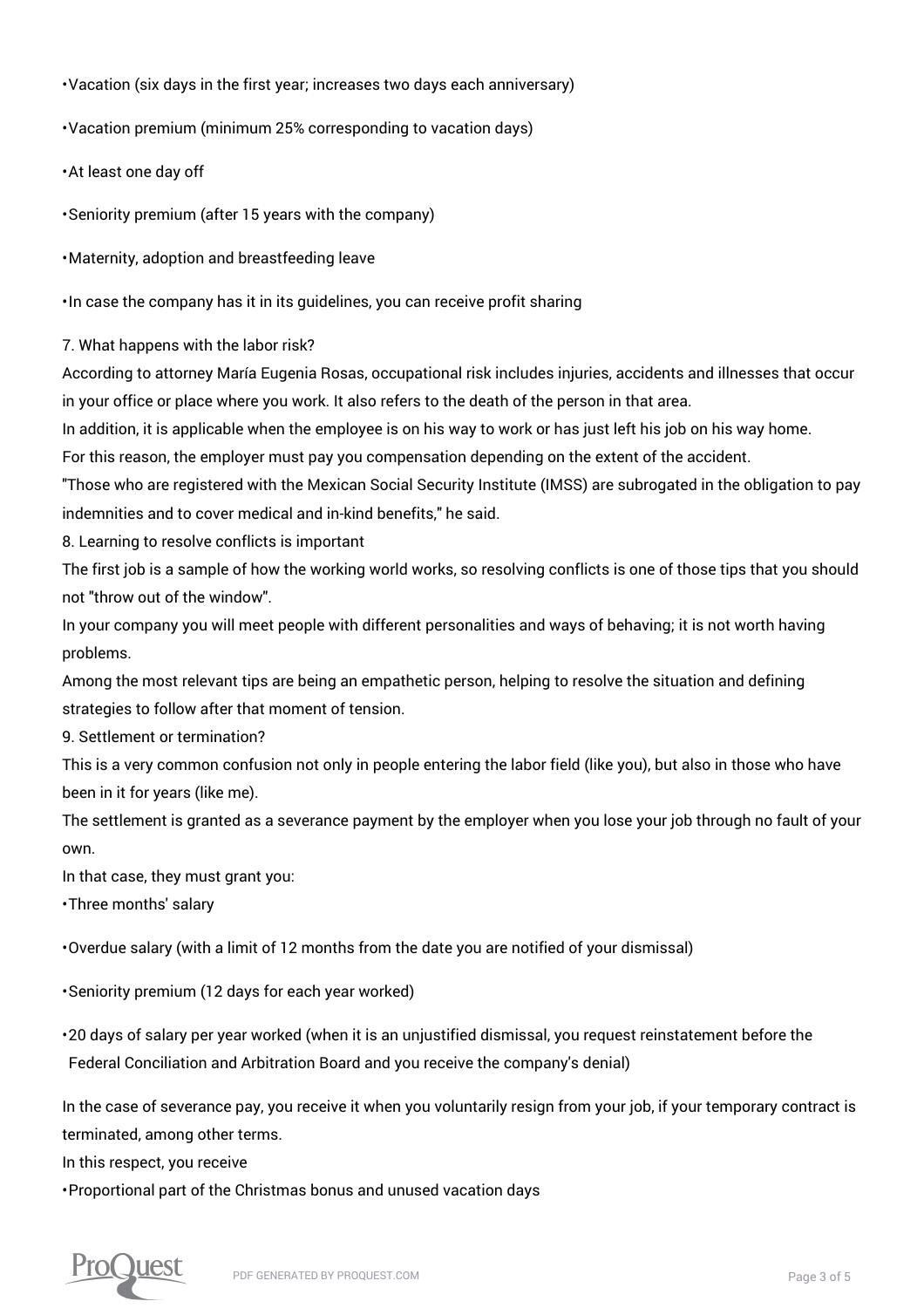• Vacation bonus for the corresponding days

• The days worked and not paid in the month. For example, if you are paid by fortnight and you resign on the 10th, you will receive the payment of those 10 days worked.

10. Know where to go in case of illegal practices.

The last of the tips before your first job is to know your labor rights and where to go in case the company where you provide your professional services does not respect them.

The first thing to do is to review the Federal Labor Law (LFT) and the Social Security Law. Then, little by little, check the guidelines, mission and vision of the place where you want to work.

If you have doubts or you notice that the laws are not being followed, approach the Ministry of Labor and Social Welfare (STPS), as well as the Federal Attorney's Office for the Defense of Labor (Profedet), who will guide you as the case may be.

CREDIT: CE Noticias Financieras English - CENFENG

## DETAILS

| Subject:                       | Workshops; Vacations; Employment; Conflict resolution; Employment interviews;<br><b>Wages &amp;salaries</b> |
|--------------------------------|-------------------------------------------------------------------------------------------------------------|
| <b>Business indexing term:</b> | Subject: Workshops Employment Conflict resolution Employment interviews Wages<br>&salaries                  |
| Location:                      | Mexico                                                                                                      |
| <b>Publication title:</b>      | CE Noticias Financieras, English ed.; Miami                                                                 |
| <b>Publication year:</b>       | 2022                                                                                                        |
| <b>Publication date:</b>       | May 10, 2022                                                                                                |
| <b>Publisher:</b>              | ContentEngine LLC, a Florida limited liability company                                                      |
| Place of publication:          | Miami                                                                                                       |
| <b>Country of publication:</b> | US Minor Outlying Islands, Miami                                                                            |
| <b>Publication subject:</b>    | <b>Business And Economics</b>                                                                               |
| Source type:                   | <b>Wire Feed</b>                                                                                            |
| Language of publication:       | English                                                                                                     |
| Document type:                 | <b>News</b>                                                                                                 |
| ProQuest document ID:          | 2662424320                                                                                                  |